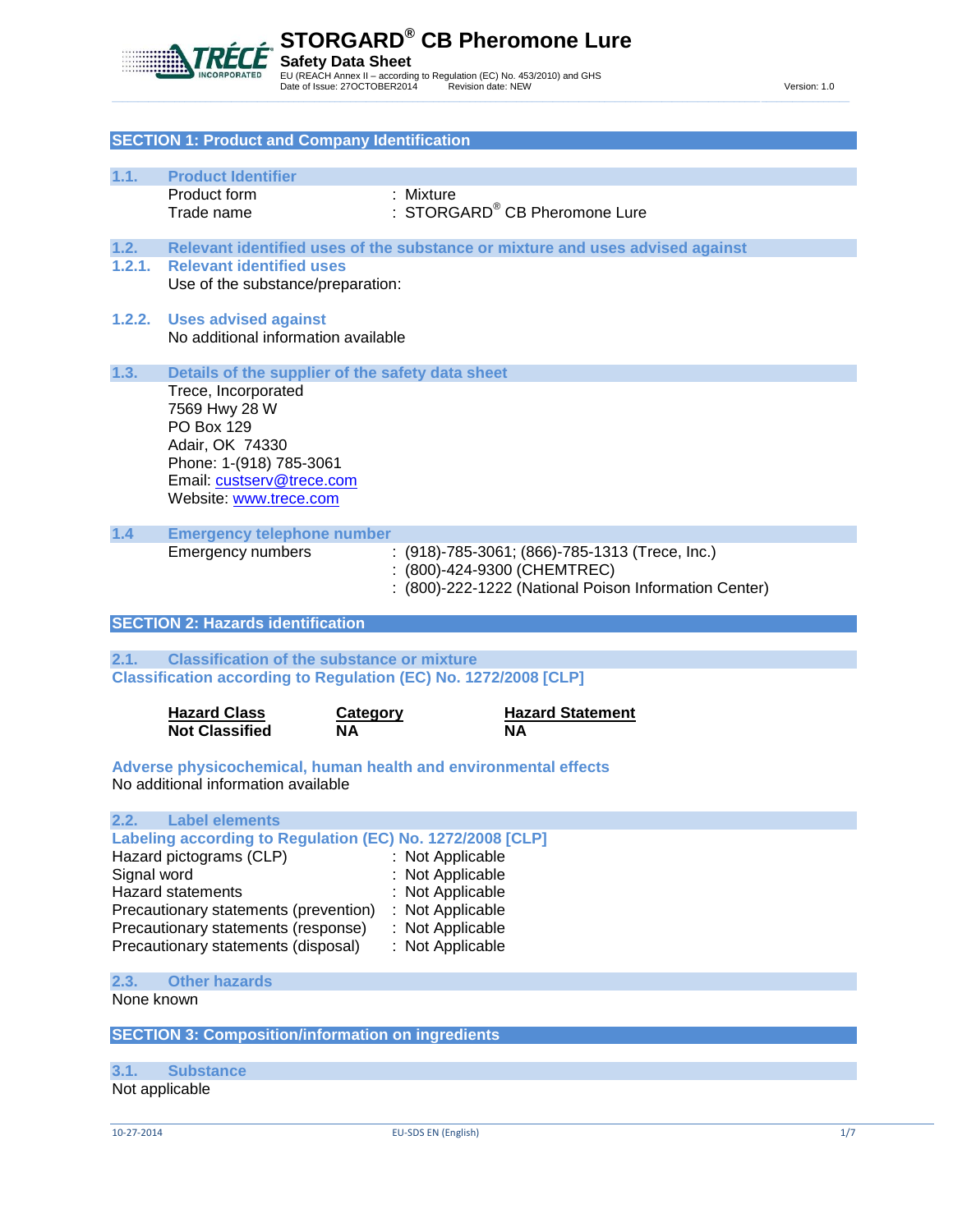# **3.2. Mixture**

| Name                  | Product<br><b>identifiers</b>        | $%$ /wt. | <b>Classification</b><br>according to<br>67/548/EEC | <b>Classification according</b><br>to Regulation (EC) No<br>1278/2008 (CLP) |
|-----------------------|--------------------------------------|----------|-----------------------------------------------------|-----------------------------------------------------------------------------|
| Serricornin (Mixture) | (CAS No.)<br>99945-27-4<br>9299-14-9 | $< 1\%$  | Not classified                                      | Not classified                                                              |
| Other ingredients     | ΝA                                   | $>99\%$  | Not classified                                      | Not classified                                                              |

*\*Active ingredients impregnated into butyl rubber septa. Exposure potential to the active ingredients is minimal. The meanings of additional EU and GHS phrases/statements in the table above can be found in Section 16.*

| <b>SECTION 4: First aid measures</b>                          |                                                                                                          |
|---------------------------------------------------------------|----------------------------------------------------------------------------------------------------------|
| 4.1. Description of first aid measures                        |                                                                                                          |
| Eye exposure                                                  | : Flush with water for 15 minutes. Seek medical help if necessary.                                       |
| Skin exposure                                                 | : Wash area well with water. Seek medical help if necessary.                                             |
| Inhalation                                                    | : Remove to fresh air. Give oxygen and call a physician.                                                 |
| Ingestion                                                     | : Administer water and call a physician or poison control center<br>immediately. Do not induce vomiting. |
| 4.2.                                                          | Most important symptoms and effects, both acute and delayed                                              |
| Symptoms/injuries                                             | : No information available                                                                               |
| <b>Risks</b>                                                  | : No information available                                                                               |
|                                                               |                                                                                                          |
| 4.3.                                                          | Indication of any immediate medical attention and special treatment needed                               |
| No additional information available                           |                                                                                                          |
| <b>SECTION 5: Firefighting measures</b>                       |                                                                                                          |
|                                                               |                                                                                                          |
| <b>Extinguishing media</b><br>5.1.                            |                                                                                                          |
| Suitable extinguishing media                                  | : Carbon dioxide $(CO2)$ , foam, dry chemical                                                            |
| Unsuitable extinguishing media                                | : High volume water jet (water contamination risk from runoff)                                           |
| Special hazards arising from the substance or mixture<br>5.2. |                                                                                                          |
| Fire hazard                                                   | : None                                                                                                   |
|                                                               |                                                                                                          |
| Explosion hazard                                              | : Product is not explosive                                                                               |
| Reactivity                                                    | : The product is stable at normal handling and storage conditions                                        |
| <b>Advice for firefighters</b><br>5.3.                        |                                                                                                          |
| Firefighting instructions                                     | : Use standard firefighting procedures.                                                                  |

|  | <b>SECTION 6: Accidental release measures</b> |  |
|--|-----------------------------------------------|--|
|  |                                               |  |

| 6.1.             | Personal precautions, protective equipment and emergency procedures                                                                                                                                                      |
|------------------|--------------------------------------------------------------------------------------------------------------------------------------------------------------------------------------------------------------------------|
| General measures | : Wear appropriate personal protective equipment (PPE): Eye<br>protection, and gloves. Sweep up or scoop up dispensers. Put in<br>appropriate container and dispose according to Local, State or<br>Federal regulations. |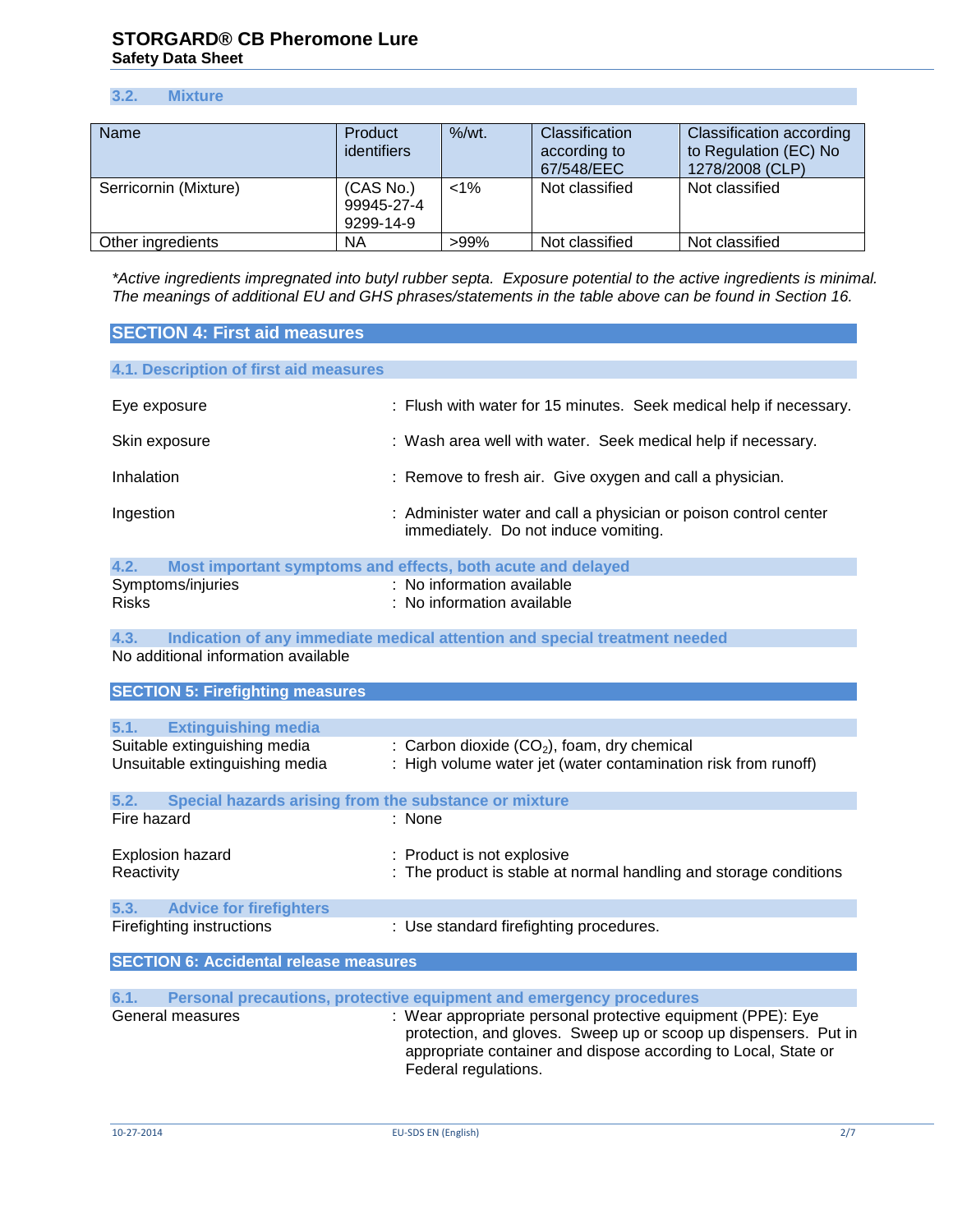| 6.1.1. For non-emergency personnel<br>Protective equipment                              | : Not applicable                                                                                                                                                                                        |
|-----------------------------------------------------------------------------------------|---------------------------------------------------------------------------------------------------------------------------------------------------------------------------------------------------------|
| 6.1.2. For emergency responders<br>Protective equipment                                 | : Not applicable                                                                                                                                                                                        |
| <b>6.2. Environmental precautions</b><br>Not applicable                                 |                                                                                                                                                                                                         |
| 6.3.<br>Methods and material for containment and cleaning up<br>Methods for cleaning up | : Incineration or sanitary landfill in accordance with local, state, and<br>federal regulations.                                                                                                        |
| <b>SECTION 7: Handling and storage</b>                                                  |                                                                                                                                                                                                         |
|                                                                                         |                                                                                                                                                                                                         |
| 7.1. Precautions for safe handling                                                      |                                                                                                                                                                                                         |
| Precautions for safe handling                                                           | : Wash hands thoroughly with soap and water after handling and<br>before eating, drinking, chewing gum, using tobacco, or using the<br>toilet.                                                          |
| 7.2.<br><b>Conditions for safe storage, including any incompatibilities</b>             |                                                                                                                                                                                                         |
| Storage conditions                                                                      | : Store in tightly closed, original container. Store in a cool, dry place<br>at a temperature below 40 $^{\circ}$ C. Keep separated from incompatible<br>substances. Keep out of the reach of children. |
| 7.3. Specific end use(s)                                                                |                                                                                                                                                                                                         |
| For use in incost monitoring trans                                                      |                                                                                                                                                                                                         |

For use in insect monitoring traps.

**SECTION 8: Exposure controls/personal protection**

**8.1. Personal protective equipment**

Eye/Face Protection: Not normally required.

Skin Protection: Not normally required.

Repiratory Protection: Not normally required.

General Hygiene Considerations: Personal hygiene is an important work practice exposure control measure and the following general measures should be taken when working with or handling this material: 1) do not store, use and/or consume foods, beverages, tobacco products, or cosmetics in areas where this material is stored; 2) wash hands carefully before eating, drinking, using tobacco, applying cosmetics or using the toilet.

#### **8.2. Exposure controls**

Exposure limits have not been established for any of the ingredients in this product.

# **SECTION 9: Physical and chemical properties**

| 9.1.           |                                  |  | Information on basic physical and chemical properties |
|----------------|----------------------------------|--|-------------------------------------------------------|
| Physical state |                                  |  | : Solid shapes                                        |
| Color          |                                  |  | : Grav                                                |
| Odor           |                                  |  | : No data available                                   |
| Odor threshold |                                  |  | : No data available                                   |
| pH (1%)        |                                  |  | : No data available                                   |
|                | Relative evaporation rate (butyl |  | : No data available                                   |
| $acetate=1)$   |                                  |  |                                                       |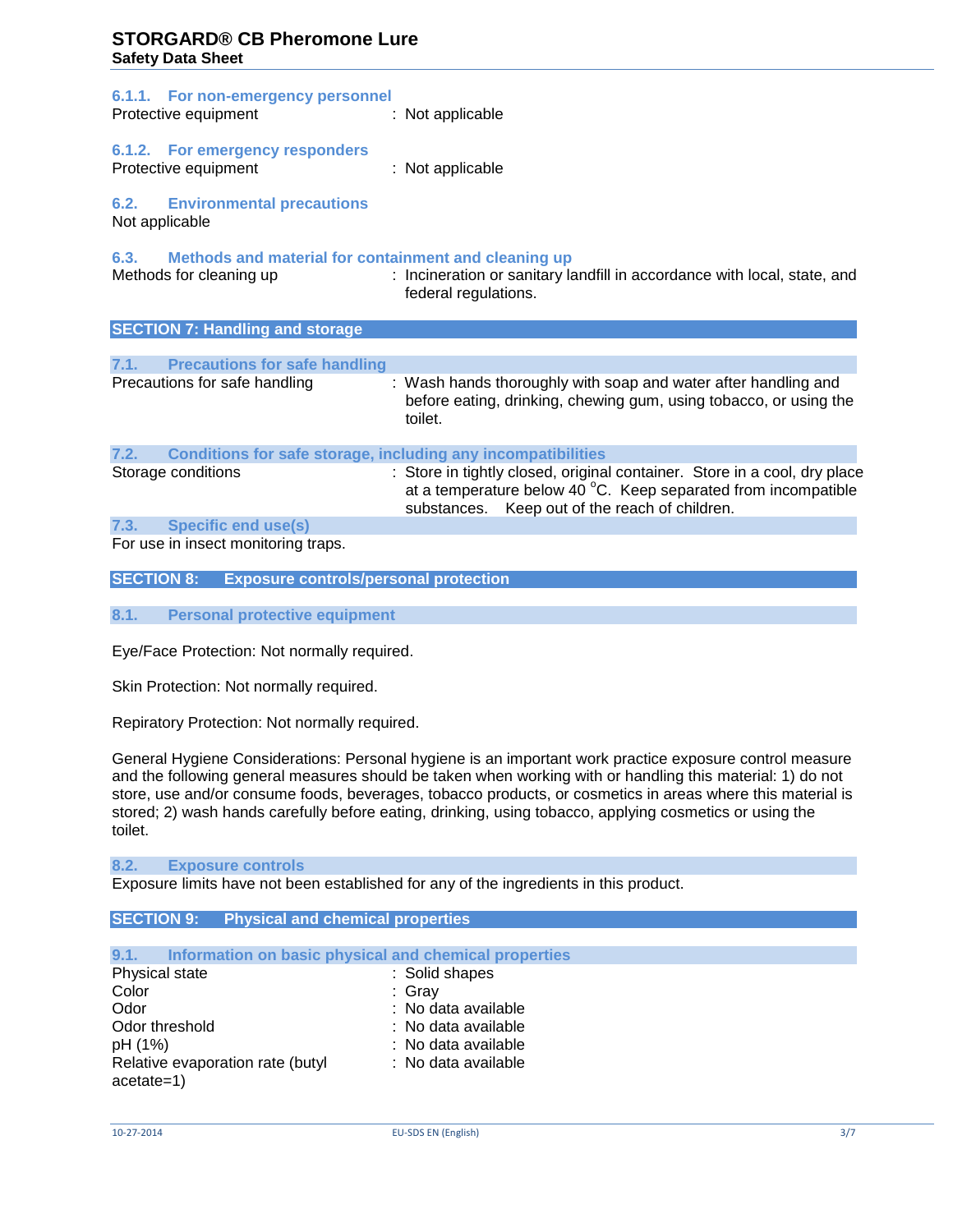Melting point **in the set of the set of the set of the set of the set of the set of the set of the set of the set of the set of the set of the set of the set of the set of the set of the set of the set of the set of the se** Freezing point : No data available Boiling point **: Not applicable** Flash point : Not applicable Self-ignition temperature : No data available Decomposition temperature : No data available Flammability (solid, gas) : Non-flammable Vapor pressure  $\cdot$  Vapor pressure  $\cdot$  No data available Relative vapor density at 20 °C  $\cdot$  No data available Relative vapor density at 20  $^{\circ}$ C : No data available<br>Relative density : No data available Relative density Density/bulk density **intervalled** : No data available Solubility **Solubility** : Insoluble in water<br>
Log Pow **intervals in the Contract of Solution**<br>
Solubility **intervalse in the Contract of Solution**<br>
Intervalse in the Contract of Solution<br>
Intervalse in the Contract of Solu : No data available Log Kow : No data available Viscosity, kinematic : Not applicable : Not applicable Explosive properties : Not explosive Oxidizing properties **in the Contract Contract Contract Contract Contract Contract Contract Contract Contract Contract Contract Contract Contract Contract Contract Contract Contract Contract Contract Contract Contract Cont** Explosive limits : Not applicable

# **9.2. Other information**

No additional information available

# **SECTION 10: Stability and reactivity**

#### **10.1. Reactivity**

The product is stable at normal handling and storage conditions.

#### **10.2. Chemical stability**

Stable under normal conditions.

# **10.3. Possibility of hazardous reactions**

No additional information available

#### **10.4. Conditions to avoid**

Protect from excessive heat, sparks and open flame.

# **10.5. Incompatible materials**

Acids, strong oxidizers

#### **10.6. Hazardous decomposition products**

Hazardous decomposition products may be released during fire or exposure to extreme heat, including oxides of carbon and aromatic/aliphatic hydrocarbons.

#### **SECTION 11: Toxicological information**

# **11.1. Information on toxicological effects**

| <b>Pheromone mixture</b>  |               |  |  |  |
|---------------------------|---------------|--|--|--|
| LD50 oral rat             | Not available |  |  |  |
| LD50 dermal rabbit        | Not available |  |  |  |
| LC50 inhalation rat (4 h) | Not available |  |  |  |

| Irritation             | : No data available |
|------------------------|---------------------|
| Corrosivity            | : No data available |
| Sensitization          | : No data available |
| Repeated dose toxicity | : No data available |
|                        |                     |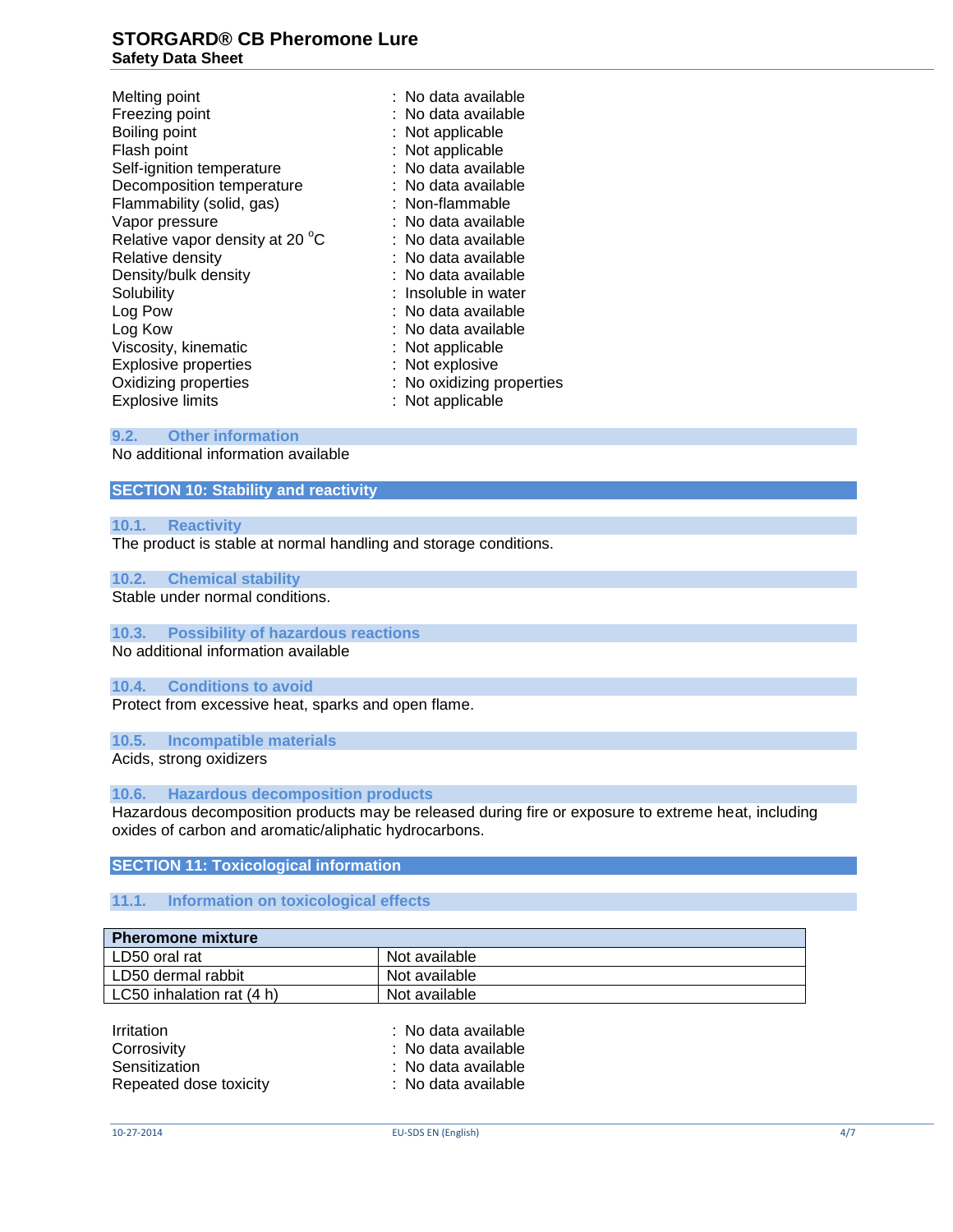Carcinogenicity : Not listed as a carcinogen by IARC, NTP, OSHA, or ACGIH

Mutagenicity **in the same of the set of the set of the set of the set of the set of the set of the set of the set of the set of the set of the set of the set of the set of the set of the set of the set of the set of the se** 

Toxicity for reproduction : Not considered a reproductive toxin

**SECTION 12: Ecological information**

### **12.1. Toxicity**

| Pheromone mixture                    |               |
|--------------------------------------|---------------|
| Fish (Rainbow Trout 96 hr.)          | Not available |
| Daphnia (48 hr.)                     | Not available |
| Acute toxicity to Honey bees         | Not available |
| Acute toxicity to Birds (acute oral) | Not available |

#### **12.2. Persistence and degradability**

Active ingredients readily degrade to carbon dioxide and water.

**12.3. Bioaccumulative potential**

Does not bioaccumulate.

**12.4. Mobility in soil** No additional information available

**12.5. Results of PBT and vPvB assessment**

No additional information available

**SECTION 13: Disposal considerations**

**13.1. Waste treatment methods**

Disposal: Wastes resulting from the use of this product must be disposed of on site or at an approved incineration or sanitary landfill in accordance with local, state and federal regulations.

Container disposal: Contaminated packaging material should be treated as the product. Do not reuse or refill this container.

**SECTION 14: Transport information**

# **Not Regulated by US DOT Not Regulated by Canadian TDG for ground shipment**

In accordance with ADR / RID / IMDG / IATA / AND

# **14.1. UN number**

Not applicable – Not a dangerous good with respect to transport regulations

**14.2. UN proper shipping name** Not applicable

**14.3. Transport hazard class(es)** Not applicable

**14.4. Packing group** Not applicable

**14.5. Environmental hazards**